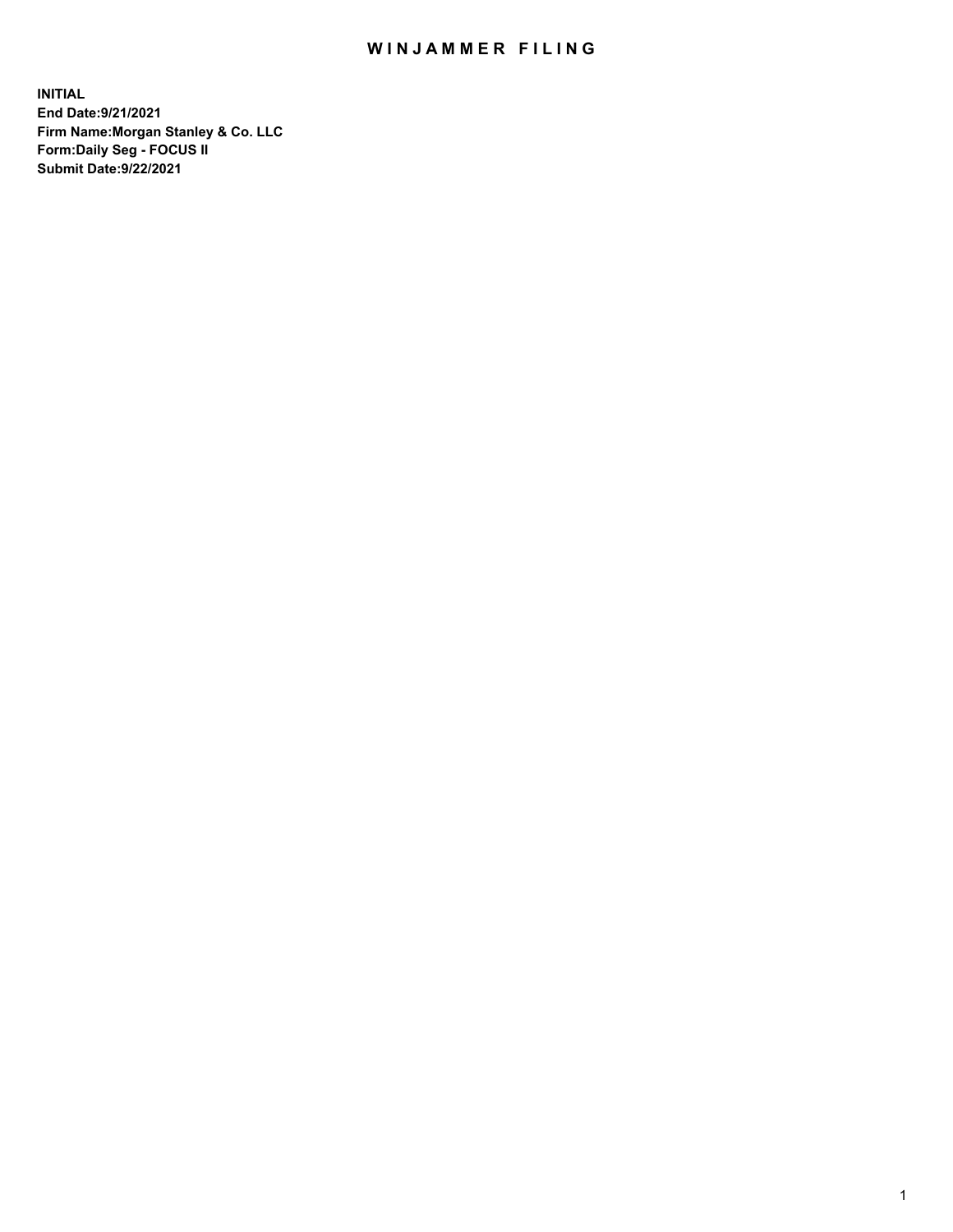**INITIAL End Date:9/21/2021 Firm Name:Morgan Stanley & Co. LLC Form:Daily Seg - FOCUS II Submit Date:9/22/2021 Daily Segregation - Cover Page**

| Name of Company                                                                                                                                                                                                                                                                                                                | <b>Morgan Stanley &amp; Co. LLC</b>                    |
|--------------------------------------------------------------------------------------------------------------------------------------------------------------------------------------------------------------------------------------------------------------------------------------------------------------------------------|--------------------------------------------------------|
| <b>Contact Name</b>                                                                                                                                                                                                                                                                                                            | <b>Ikram Shah</b>                                      |
| <b>Contact Phone Number</b>                                                                                                                                                                                                                                                                                                    | 212-276-0963                                           |
| <b>Contact Email Address</b>                                                                                                                                                                                                                                                                                                   | Ikram.shah@morganstanley.com                           |
| FCM's Customer Segregated Funds Residual Interest Target (choose one):<br>a. Minimum dollar amount: : or<br>b. Minimum percentage of customer segregated funds required:%; or<br>c. Dollar amount range between: and; or<br>d. Percentage range of customer segregated funds required between:% and%.                          | 235,000,000<br><u>0</u><br><u>00</u><br><u>00</u>      |
| FCM's Customer Secured Amount Funds Residual Interest Target (choose one):<br>a. Minimum dollar amount: ; or<br>b. Minimum percentage of customer secured funds required:%; or<br>c. Dollar amount range between: and; or<br>d. Percentage range of customer secured funds required between:% and%.                            | 140,000,000<br><u>0</u><br><u>00</u><br>0 <sub>0</sub> |
| FCM's Cleared Swaps Customer Collateral Residual Interest Target (choose one):<br>a. Minimum dollar amount: ; or<br>b. Minimum percentage of cleared swaps customer collateral required:% ; or<br>c. Dollar amount range between: and; or<br>d. Percentage range of cleared swaps customer collateral required between:% and%. | 92,000,000<br><u>0</u><br><u>00</u><br>00              |

Attach supporting documents CH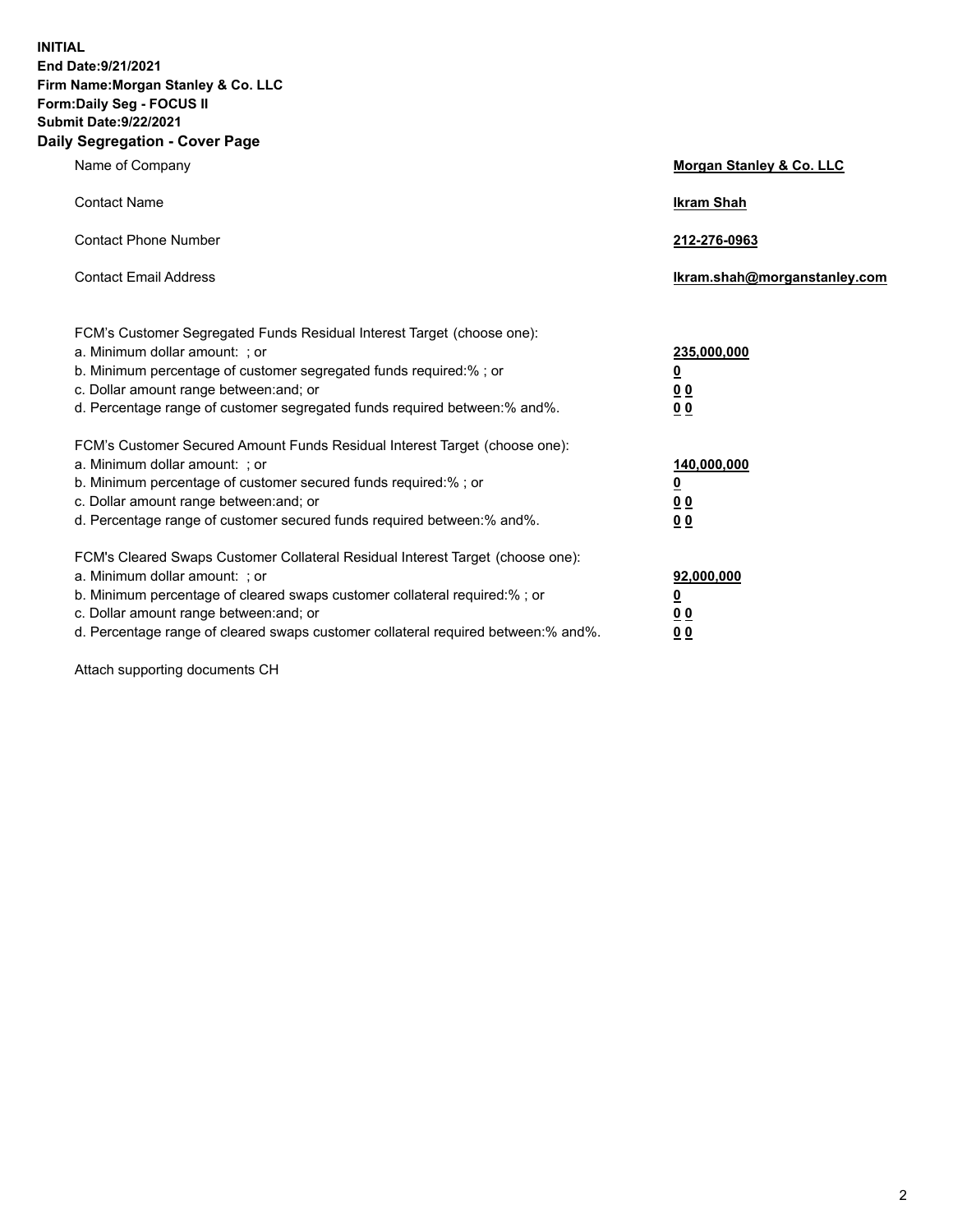## **INITIAL End Date:9/21/2021 Firm Name:Morgan Stanley & Co. LLC Form:Daily Seg - FOCUS II Submit Date:9/22/2021**

## **Daily Segregation - Secured Amounts**

Foreign Futures and Foreign Options Secured Amounts Amount required to be set aside pursuant to law, rule or regulation of a foreign government or a rule of a self-regulatory organization authorized thereunder 1. Net ledger balance - Foreign Futures and Foreign Option Trading - All Customers A. Cash **5,237,881,581** [7315] B. Securities (at market) **1,953,946,141** [7317] 2. Net unrealized profit (loss) in open futures contracts traded on a foreign board of trade **334,209,974** [7325] 3. Exchange traded options a. Market value of open option contracts purchased on a foreign board of trade **102,014,448** [7335] b. Market value of open contracts granted (sold) on a foreign board of trade **-57,110,962** [7337] 4. Net equity (deficit) (add lines 1. 2. and 3.) **7,570,941,182** [7345] 5. Account liquidating to a deficit and account with a debit balances - gross amount **58,728,519** [7351] Less: amount offset by customer owned securities **-56,638,663** [7352] **2,089,856** 6. Amount required to be set aside as the secured amount - Net Liquidating Equity Method (add lines 4 and 5) 7. Greater of amount required to be set aside pursuant to foreign jurisdiction (above) or line 6. FUNDS DEPOSITED IN SEPARATE REGULATION 30.7 ACCOUNTS 1. Cash in banks A. Banks located in the United States **327,646,454** [7500] B. Other banks qualified under Regulation 30.7 **391,012,132** [7520] **718,658,586** 2. Securities A. In safekeeping with banks located in the United States **516,737,823** [7540] B. In safekeeping with other banks qualified under Regulation 30.7 **63,526,841** [7560] **580,264,664** 3. Equities with registered futures commission merchants A. Cash **13,227,386** [7580] B. Securities **0** [7590] C. Unrealized gain (loss) on open futures contracts **654,709** [7600] D. Value of long option contracts **0** [7610] E. Value of short option contracts **0** [7615] **13,882,095** [7620] 4. Amounts held by clearing organizations of foreign boards of trade A. Cash **0** [7640] B. Securities **0** [7650] C. Amount due to (from) clearing organization - daily variation **0** [7660] D. Value of long option contracts **0** [7670] E. Value of short option contracts **0** [7675] **0** [7680] 5. Amounts held by members of foreign boards of trade A. Cash **4,723,460,922** [7700] B. Securities **1,373,681,477** [7710] C. Unrealized gain (loss) on open futures contracts **333,555,265** [7720] D. Value of long option contracts **102,014,448** [7730] E. Value of short option contracts **-57,110,962** [7735] **6,475,601,150**

- 6. Amounts with other depositories designated by a foreign board of trade **0** [7760]
- 7. Segregated funds on hand **0** [7765]
- 8. Total funds in separate section 30.7 accounts **7,788,406,495** [7770]
- 9. Excess (deficiency) Set Aside for Secured Amount (subtract line 7 Secured Statement Page 1 from Line 8)
- 10. Management Target Amount for Excess funds in separate section 30.7 accounts **140,000,000** [7780]
- 11. Excess (deficiency) funds in separate 30.7 accounts over (under) Management Target **75,375,457** [7785]

**0** [7305]

[7354] **7,573,031,038** [7355]

**7,573,031,038** [7360]

[7530]

[7570]

[7740] **215,375,457** [7380]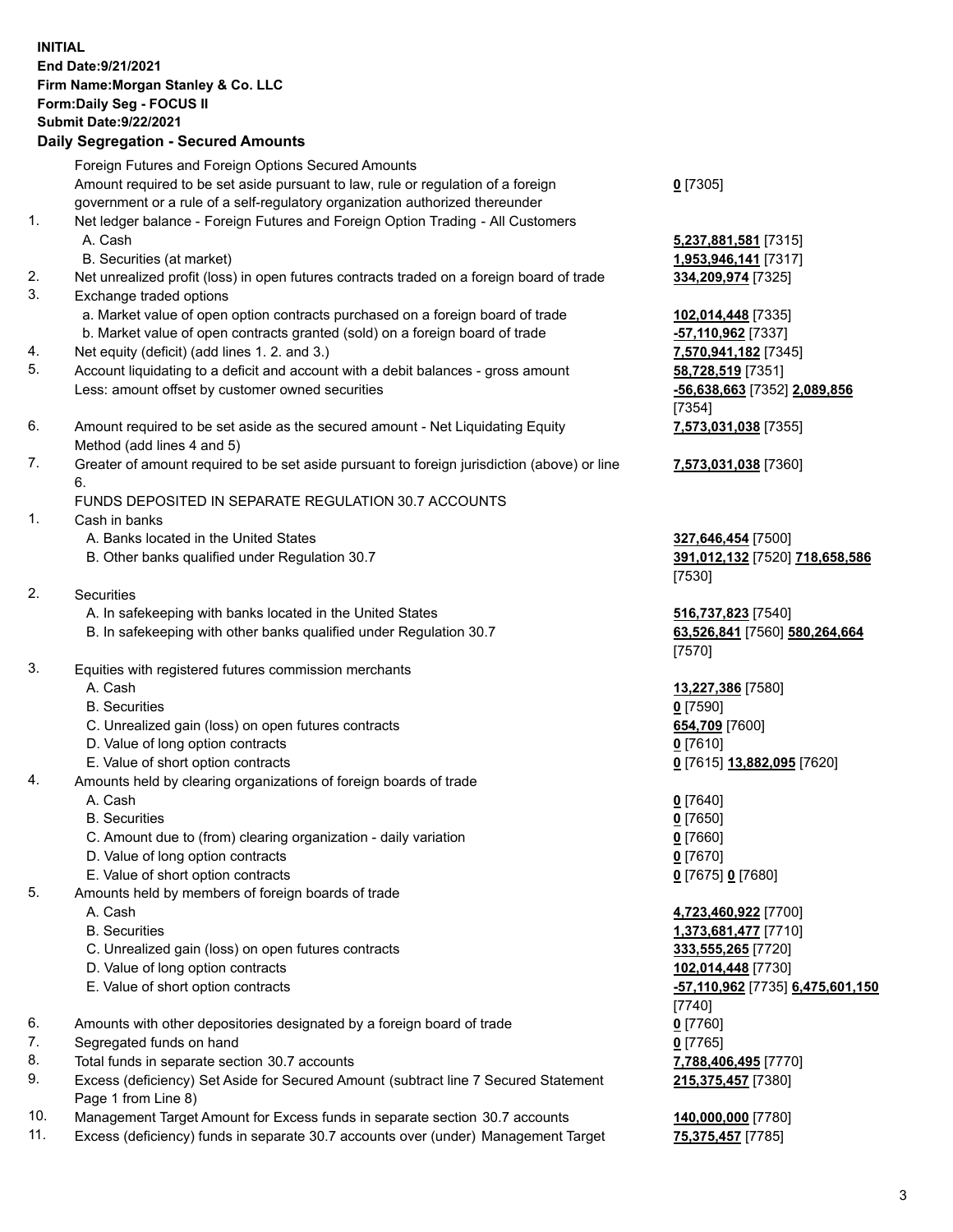**INITIAL End Date:9/21/2021 Firm Name:Morgan Stanley & Co. LLC Form:Daily Seg - FOCUS II Submit Date:9/22/2021 Daily Segregation - Segregation Statement** SEGREGATION REQUIREMENTS(Section 4d(2) of the CEAct) 1. Net ledger balance A. Cash **18,500,672,784** [7010] B. Securities (at market) **7,583,045,780** [7020] 2. Net unrealized profit (loss) in open futures contracts traded on a contract market **-972,422,568** [7030] 3. Exchange traded options A. Add market value of open option contracts purchased on a contract market **1,401,105,586** [7032] B. Deduct market value of open option contracts granted (sold) on a contract market **-1,075,748,063** [7033] 4. Net equity (deficit) (add lines 1, 2 and 3) **25,436,653,519** [7040] 5. Accounts liquidating to a deficit and accounts with debit balances - gross amount **119,592,796** [7045] Less: amount offset by customer securities **-119,422,937** [7047] **169,859** [7050] 6. Amount required to be segregated (add lines 4 and 5) **25,436,823,378** [7060] FUNDS IN SEGREGATED ACCOUNTS 7. Deposited in segregated funds bank accounts A. Cash **2,485,614,909** [7070] B. Securities representing investments of customers' funds (at market) **0** [7080] C. Securities held for particular customers or option customers in lieu of cash (at market) **2,821,975,226** [7090] 8. Margins on deposit with derivatives clearing organizations of contract markets A. Cash **15,643,850,317** [7100] B. Securities representing investments of customers' funds (at market) **0** [7110] C. Securities held for particular customers or option customers in lieu of cash (at market) **4,611,243,956** [7120] 9. Net settlement from (to) derivatives clearing organizations of contract markets **-218,899,721** [7130] 10. Exchange traded options A. Value of open long option contracts **1,401,105,586** [7132] B. Value of open short option contracts **-1,075,748,063** [7133] 11. Net equities with other FCMs A. Net liquidating equity **7,195,529** [7140] B. Securities representing investments of customers' funds (at market) **0** [7160] C. Securities held for particular customers or option customers in lieu of cash (at market) **0** [7170] 12. Segregated funds on hand **149,826,598** [7150] 13. Total amount in segregation (add lines 7 through 12) **25,826,164,337** [7180] 14. Excess (deficiency) funds in segregation (subtract line 6 from line 13) **389,340,959** [7190] 15. Management Target Amount for Excess funds in segregation **235,000,000** [7194]

16. Excess (deficiency) funds in segregation over (under) Management Target Amount Excess

**154,340,959** [7198]